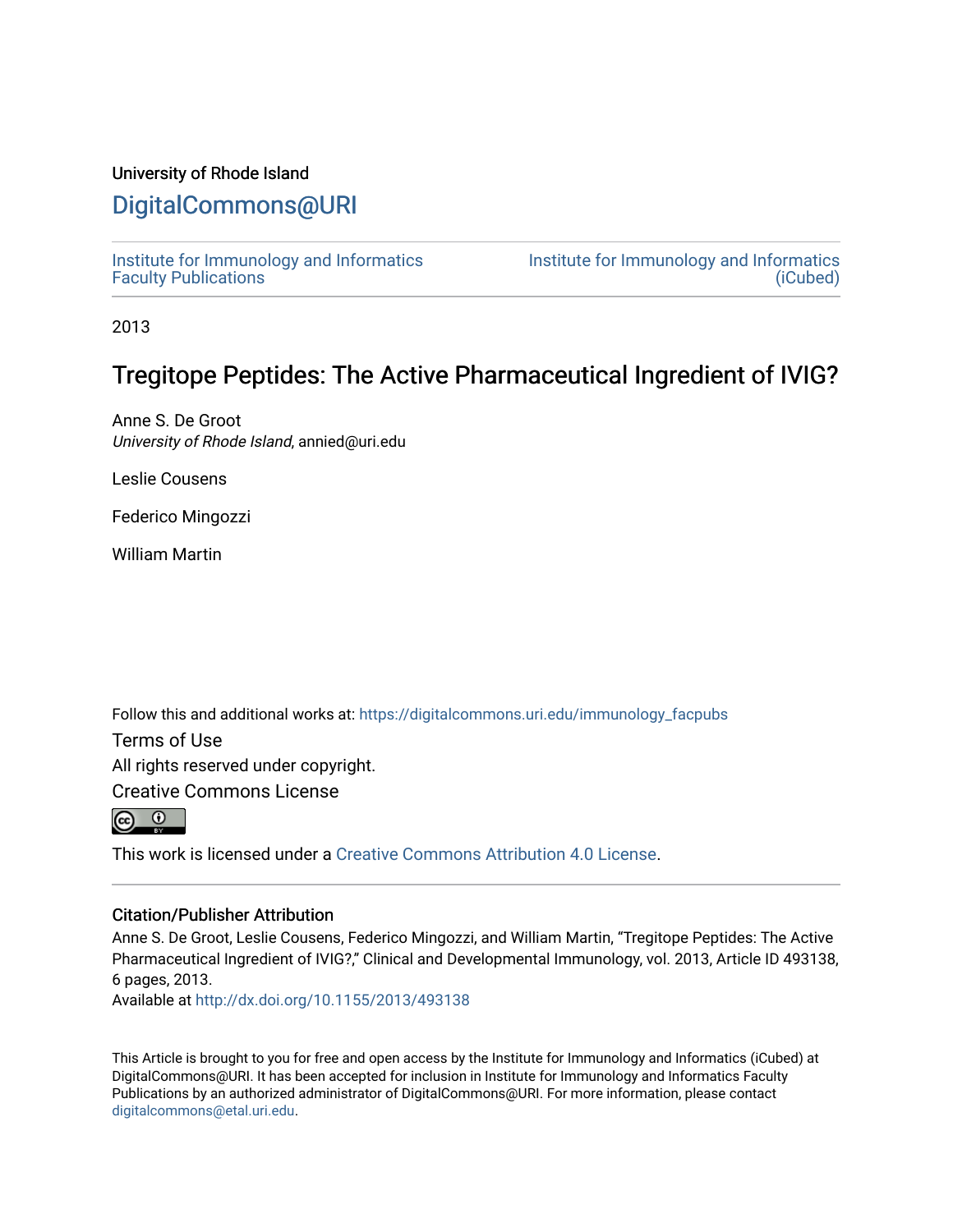### *Review Article*

# **Tregitope Peptides: The Active Pharmaceutical Ingredient of IVIG?**

## **Anne S. De Groot,1,2 Leslie Cousens,2 Federico Mingozzi,3,4 and William Martin2**

*<sup>1</sup> Institute for Immunology and Informatics, University of Rhode Island, Providence, RI, USA*

*<sup>2</sup> EpiVax, Inc., 146 Clifford Street, Providence, RI, USA*

*3Genethon, Evry, France*

*<sup>4</sup> University Pierre and Marie Curie, Paris, France*

Correspondence should be addressed to Anne S. De Groot; annied@epivax.com

Received 12 July 2013; Accepted 17 October 2013

Academic Editor: Darren R. Flower

Copyright © 2013 Anne S. De Groot et al. This is an open access article distributed under the Creative Commons Attribution License, which permits unrestricted use, distribution, and reproduction in any medium, provided the original work is properly cited.

Five years ago, we reported the identification and characterization of several regulatory T-cell epitopes (now called Tregitopes) that were discovered in the heavy and light chains of IgG (De Groot et al. Blood, 2008). When added ex vivo to human PBMCs, these Tregitopes activated regulatory T cells (Tregs), increased expression of the transcription factor FoxP3, and induced IL-10 expression in CD4<sup>+</sup> T cells. We have now shown that coadministration of the Tregitopes in vivo, in a number of different murine models of autoimmune disease, can suppress immune responses to antigen in an antigen-specific manner, and that this response is mediated by Tregs. In addition we have shown that, although these are generally promiscuous epitopes, the activity of individual Tregitope peptides is restricted by HLA. In this brief report, we provide an overview of the effects of Tregitopes in vivo, discuss potential applications, and suggest that Tregitopes may represent one of the "active pharmaceutical ingredients" of IVIg. Tregitope applications may include any of the autoimmune diseases that are currently treated almost exclusively with intravenous immunoglobulin G (IVIG), such as Chronic Inflammatory Demyelinating Polyneuropathy (CIDP) and Multifocal Motor Neuropathy (MMN), as well as gene therapy and allergy where Tregitopes may provide a means of inducing antigen-specific tolerance.

#### **1. Introduction**

In recent work [\[1](#page-5-1)], we identified an important trigger for the expansion and activation of regulatory T cells (Tregs), which are T cell epitopes contained in the framework sequences of immunoglobulin G (IgG). Further studies suggested that these peptides were natural T regulatory cell epitopes (Tregitopes) that may explain, at least in part, the tolerance-inducing effects of polyclonal immunoglobulin when delivered as a therapy (intravenous immunoglobulin or IVIG). The defining characteristics of Tregitopes were that they (i) stimulated CD4<sup>+</sup>, CD25hi, and FoxP3<sup>+</sup> T cells; (ii) suppressed effector T-cell responses to other antigens in suppressor assays; and (iii) were associated with T cell IL-10 production in vivo and in vitro [\[1\]](#page-5-1). Subsequently, Tregitope peptides have been shown to replicate the effects of IVIG in mouse models of Multiple Sclerosis (EAE), allergy, and asthma, confirming our primary observations [\[2](#page-5-2)[–4\]](#page-5-3). Consistent with their intrinsic immunosuppressive property, Tregitope peptides administered in complete or incomplete Freund's Adjuvant (CFA or IFA) suppress immune responses to coadministered antigens, but are not immunogenic per se [\[5\]](#page-5-4).

While coadministration of Tregitope peptides with target antigen(s) effectively suppresses antigen-specific immune responses [\[6](#page-5-5)], Tregitope peptides are also particularly active in animal models on their own, if they are given during the acute phase of inflammation. For example, upon onset of diabetes Tregitope peptides formulated in IFA and delivered as a single dose to NOD mice (intraperitoneally) effectively suppressed diabetes in 58 percent of the mice for 25 weeks [\[6\]](#page-5-5). In a rigorous and independent NOD study conducted by the National Institute of Diabetes and Digestive and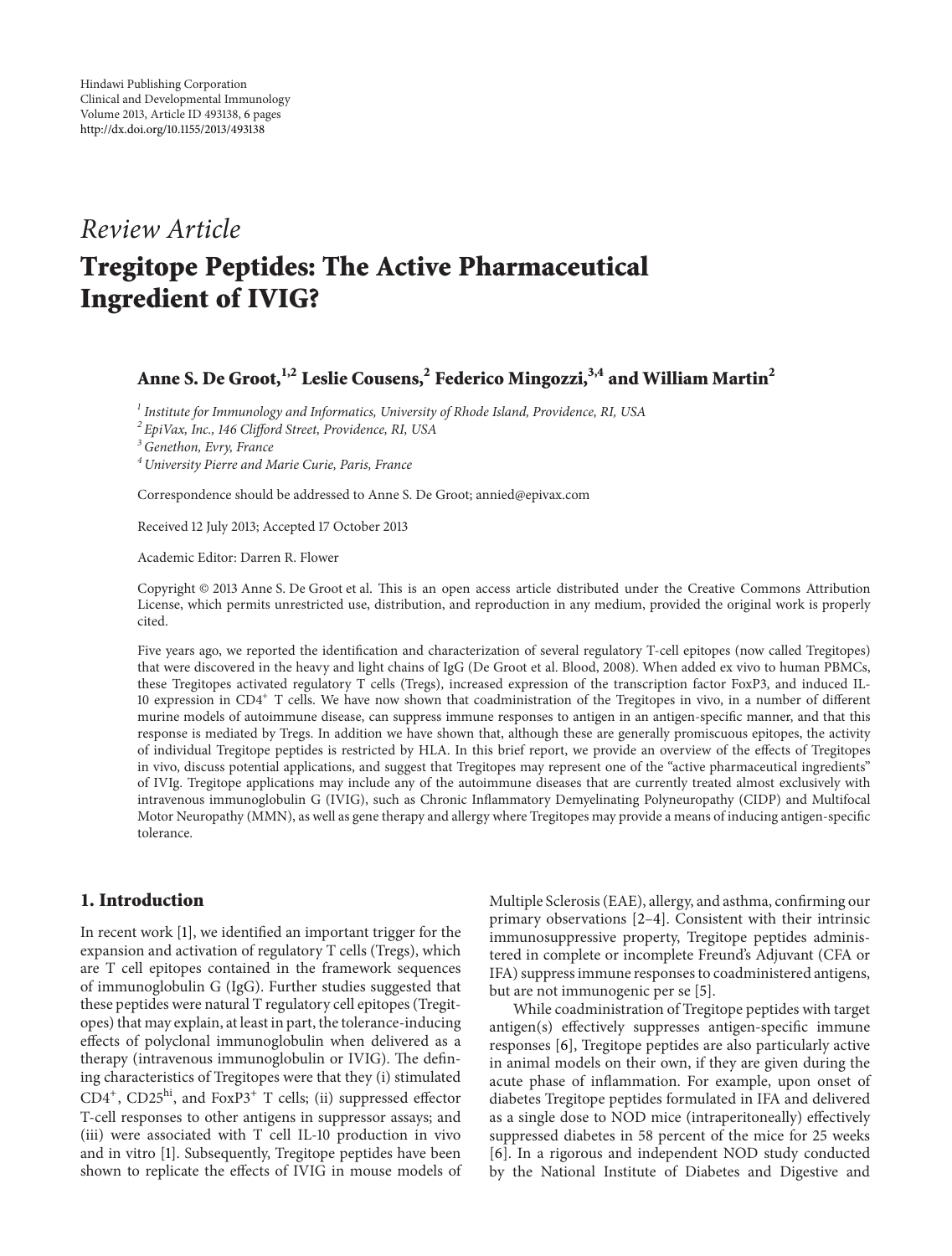|                | <b>HLA</b>  |                        | Location | In vitro validation |       | In vivo validation |       |
|----------------|-------------|------------------------|----------|---------------------|-------|--------------------|-------|
|                | Promiscuous | EMX score <sup>*</sup> | IgG      | Murine              | Human | Mouse              | Human |
| Tregitope 167  |             | 30.05                  | Fc       |                     |       |                    | In Fc |
| Tregitope 289  |             | 22.57                  | Fc       |                     |       |                    | In Fc |
| Tregitope 084  | N           | 14.07                  | Fab      | (N/A)               |       |                    | $***$ |
| Tregitope 009  | N           | 14.09                  | Fab      | (N/A)               |       |                    | **    |
| Tregitope 029B | N           | 16.38                  | Fab      | (N/A)               |       |                    |       |
| Tregitope 134  |             | 2.70                   | Fab      | (N/A)               |       |                    |       |

<span id="page-2-0"></span>TABLE 1: Partial list of previously identified human IgG tregitopes.

<sup>∗</sup>EMX Score: EpiMatrix-predicted MHC binding promiscuity; correlates with T-cell response.

N/A: no murine homolog.

∗∗Other data, not able to disclose.

In Fc: fc Fusion proteins have both Tregitope 167 and 289 present. See D. W. Scott publications.

Kidney Diseases (NIDDK), Tregitope peptides were the only novel therapy of six tested that exhibited "notable trends;" three diabetic mice remitted entirely, all of which were in the Tregitope peptide treatment groups. None of the other therapies tested (such as DT22669 (DiaKine), Aralast NP (Baxter Healthcare), ISO-092 (Feinstein Institute for Medical Research), Celastrol (Pi and Pi Technology), and PGC-GLP-1 (PharmaINCorporation)) resulted in the prolonged remission seen with Tregitope peptides in this aggressive model of diabetes [\[7\]](#page-5-6). In addition, Tregitope peptides delivered in adeno-associated virus (AAV) ten days prior to TNBS (2,4,6 trinitrobenzenesulfonic acid-induced colitis) treatment were sufficient to suppress inflammatory bowel disease (and induce immigration of Tregs to the intestine) in this model of autoimmune disease [\[8](#page-5-7)].

#### **2. Tregitopes: What Are They?**

*2.1. Natural and Induced Regulatory T Cells and Tolerance.* It has become increasingly clear that  $CD4^+CD25^+$ FoxP3<sup>+</sup> Tregs are an important component of immune regulation [\[9\]](#page-5-8). Autoreactive T cells with moderate T-cell receptor affinity may escape deletion in the thymus to circulate where they function as "natural" regulatory T cells (nTregs) [\[10\]](#page-5-9). Two distinct Treg subsets are described in the literature: natural nTregs specific for self-epitopes and generated by highavidity selection in the thymus, and inducible iTregs that are derived from conventional (CD4<sup>+</sup>, FoxP3<sup>−</sup>) T cells following stimulation in the periphery [\[11,](#page-5-10) [12](#page-5-11)]. nTregs can induce the conversion of conventional T cells to iTregs via cytokinedependent and -independent mechanisms, a process called infectious tolerance [\[13](#page-5-12), [14\]](#page-5-13).

It has been surmised that autologous proteins contain nTregitopes; however, few of these have been mapped. Immunoglobulin G has been known to exhibit tolerogenic properties for decades, and a number of previous publications have alluded to the potential presence of regulatory or "suppressor" epitopes in IgG constant domains, whether located to the constant (Fc) or binding region (Fab). For example, Baxevanis et al. described a tolerizing effect of Ig Fc that was localized to the CH2 region, consistent with the location of several Tregitopes [\[15](#page-5-14)]; a peptide isolated from the Fab region of an anti-idiotypic peptide (which overlaps one of the subsequently identified Tregitopes) suppressed Systemic Lupus Erythematosis in humans and in mice [\[16,](#page-5-15) [17](#page-5-16)]; a peptide derived from the highly conserved J region framework was shown by Warnke et al. to induce Tregs to expand and suppress immune responses in suppressor assays [\[18](#page-5-17)].

We perform immunogenicity studies for a range of clients in the preclinical phase of monoclonal antibody development [\[19](#page-5-18), [20](#page-5-19)]. Using immunoinformatics tools (EpiMatrix [\[21\]](#page-5-20)), now comprised in the ISPRI toolkit [\[20\]](#page-5-19), we scanned the constant domains of human IgG and found that these and other regions of immunoglobulin G contained putative epitopes that were predicted to bind to more than one HLA and that were highly conserved in existing databases of IgG sequences. We hypothesized that they would serve to induce Tregs rather than T effector T cells, and that this might explain why some monoclonal antibodies that contain "foreign" (not seen in thymic development) sequences might not generate immune responses. Whether these Tregitope peptides induce nTregs or iTregs (peripheral, inducible Tregs), *or both*, remains to be determined. Nonetheless, we note that monoclonal antibodies that contain the full complement of Tregitopes are less likely to trigger immune responses despite hypervariable sequences that are comprised of de novo sequences and thus might appear "foreign" [\[22](#page-5-21)].

*2.2. Tregitopes Are Found in IgG and in Fab as well as in Fc.* As shown in [Table 1,](#page-2-0) Tregitopes are promiscuous epitopes (as predicted by EpiMatrix) and are located in the Fc and the Fab regions of IgG. In contrast, Tregitopes are not found in other antibody isotypes (IgE, IgA, and IgM). It is interesting to note that IgG but not IgM was found to induce tolerance in seminal studies of tolerance to haptens, performed by Golan and Borel [\[23](#page-5-22)]. Tolerance induction to IgG Fc-conjugated antigens has been extensively described by Scott et al. [\[24](#page-5-23)[–26\]](#page-5-24), among others [\[27\]](#page-6-0), who very clearly demonstrated that HLA class II was involved [\[28\]](#page-6-1) and that the effect did not require Fc receptor binding [\[29](#page-6-2)], which supports our hypothesis that tolerance is induced by the presence of HLA class II-restricted Tregitopes. As described above, Tregitopes are also found in IgG Fab, which can explain why Fab is as effective as IgG in inducing Tregs [\[30\]](#page-6-3). The Tregitope hypothesis is distinct from the work of Anthony et al. [\[31\]](#page-6-4), who suggest IVIG-induced tolerance is mediated through sialylated Fc that initiate an anti-inflammatory signaling cascade through the lectin receptor SIGN-R1 or DC-SIGN. Tregitopes may, however,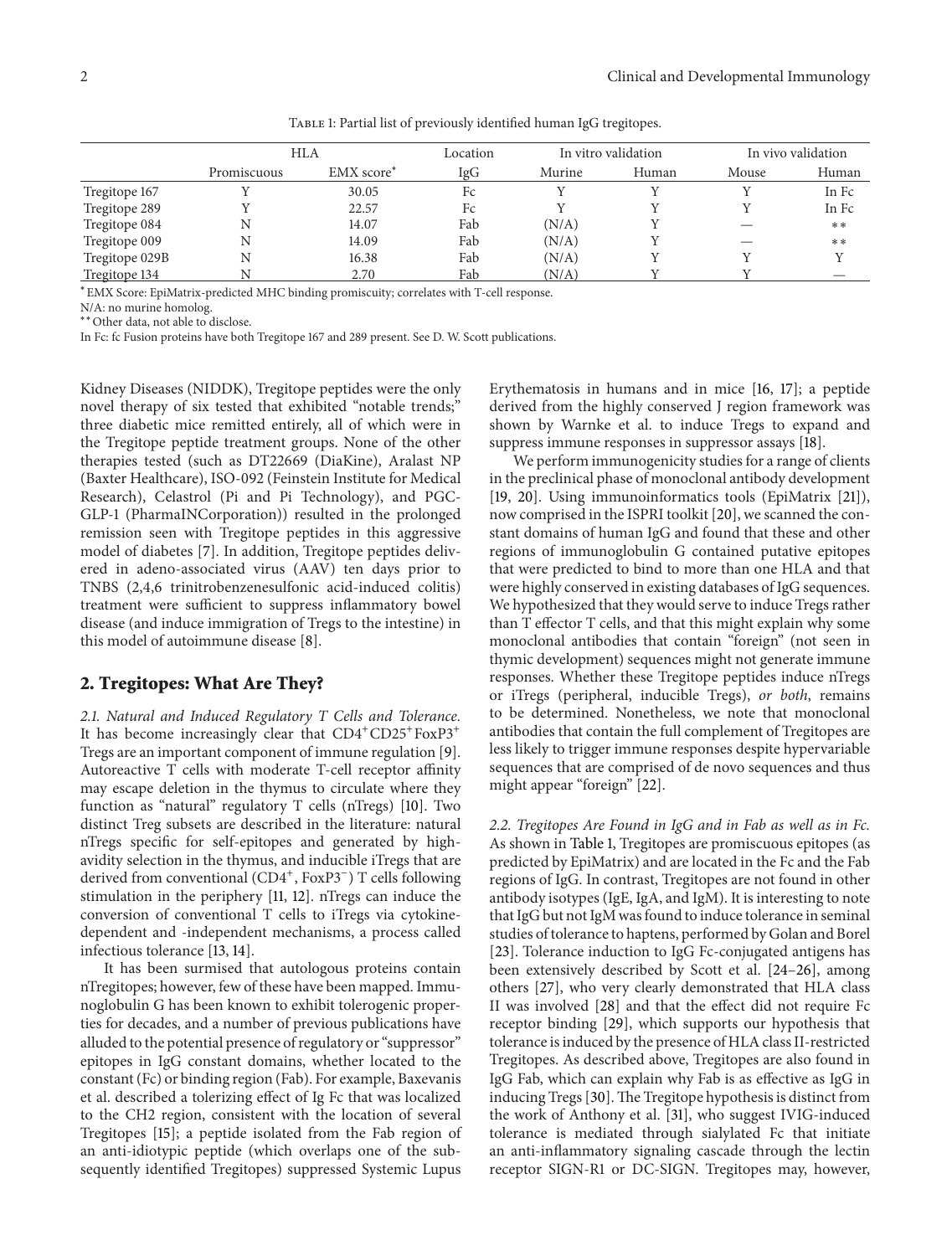

<span id="page-3-0"></span>Figure 1: Potential IgG (and Tregitope) Mechanisms of Action. From left to right, IVIG has been demonstrated to affect the cells of the innate and adaptive immune system including NK cells, macrophages, B cells, T cells, dendritic cells and other antigen presenting cells.

explain the importance of binding to DC-SIGN, since that surface molecule traffics bound antigens directly to the class II processing and presentation pathway in dendritic cells.

*2.3. Are Tregitopes the "Active Pharmaceutical Ingredient (API)" of IVIG?* The effects of IVIG have been attributed to a wide array of mechanisms [\(Figure 1\)](#page-3-0). Additional mechanisms include the formation of immune complexes [\[32](#page-6-5)]; interaction of sialylated Fc with a novel macrophage receptor DC-SIGN [\[33\]](#page-6-6); blockade of Fc receptors leading to clearance of antiself antibodies [\[34](#page-6-7)]; immunomodulation via anti-idiotypic interactions [\[35](#page-6-8)]; inhibition of complement-mediated tissue damage [\[36](#page-6-9)]; direct modulation of cytokine expression by leukocytes and endothelial cells; inhibition of superantigenmediated T-cell activation [\[31,](#page-6-4) [37,](#page-6-10) [38](#page-6-11)]; and induction of nTregs [\[11](#page-5-10)]. IVIG has recently been shown to be associated with modulation of the regulatory T-cell axis, reduction of IL-17 [\[39\]](#page-6-12), and enhancement of the suppressive function of Tregs [\[40\]](#page-6-13). In more recent studies by Massoud et al., the induction of Tregs by IVIG was shown to be dependent on IgG binding to a surface receptor called DCIR, followed by internalization and processing [\[41\]](#page-6-14). Many of these observed effects are consistent with the proposed Tregitope mechanism of action, as Tregitopes are peptides that would result from IgG internalization and processing, and have been associated with expansion of existing Tregs and induction of iTregs. Internalization of IgG (from IVIG), presentation of Tregitopes in the context of MHC class II, and expansion of Tregitope-specific Tregs would be consistent with recent observations that administration of IVIG induces expansion of Tregs and IL-10 secretion in vivo, in animals and in humans [\[9,](#page-5-8) [11,](#page-5-10) [42](#page-6-15), [43\]](#page-6-16).

#### **3. Overview of Recent Tregitope Studies**

*3.1. Proposed Mechanism of Action.* Since our original description of Tregitopes in 2008, we have significantly advanced our understanding of the Tregitope mechanism of action, leading to our working hypotheses: (1) Tregitope effects are contingent upon major histocompatibility complex (MHC) class II-mediated presentation to a T cell by an antigen-presenting cell (APC), (2) Tregs recognize Tregitopes presented in the context of MHC II and are activated, (3) these activated Tregs produce IL-10 and interact with the APC to reinforce the development of a tolerogenic phenotype, and (4) these tolerogenic APCs and/or Tregs act on adjacent antigenspecific effector T cells to suppress their effector responses and induce antigen-specific Tregs. Published studies on Tregitopes by our own group and our collaborators corroborate the proposed mechanism, including in vivo studies, a few of which are summarized in [Section 4.](#page-4-0)

*3.2. Comparison of Tregitopes to IVIG in EAE.* In separate in vivo and in vitro studies reviewed previously [\[4](#page-5-3)], we collaborated with the laboratory of Khoury and Elyaman to compare Tregitope peptide treatment to IVIG in the EAE model of Multiple Sclerosis.The in vivo study evaluates the capacity of IgG-derived Tregitope peptides to generate antigen-specific adaptive tolerance induction to MOG35-55 epitopes. In that study, mice were presensitized by MOG immunization. EAE disease was established and treated with IVIG or human IgG Tregitope peptides 167 and 289 in saline [\[4\]](#page-5-3). A tolerogenic effect of Tregitope peptides on immune responses to the MOG35-55 epitopes was observed in vitro and in vivo. These results are consistent with previous reports by Legge et al. [\[44\]](#page-6-17) who showed induction of Tregs by IgG fusion proteins with multiple sclerosis antigens.

*3.3. Tregitope Peptides Suppress CD4*<sup>+</sup> *T-Cell Responses and Are Not Immunogenic per se.* In a recent paper, we demonstrated that Tregitope peptides are not immunogenic in vivo even when emulsified with potent adjuvants, such as IFA or CFA [\[5\]](#page-5-4). Moreover, in vivo administration of Tregitope peptides with IFA or CFA does not induce Th1 or Th2 cytokine expression under restimulation conditions in vitro. We investigated tolerance induction by codelivering Tregitope peptides with OVA using B cells. When B cells were pulsed with OVA and Tregitope peptides and transferred into naïve mice, we found that cellular and humoral immune responses to the OVA were suppressed as a result of their ability to induce Tregs and the absence of immunogenicity in the context of strong adjuvants [\[5](#page-5-4)].

*3.4. Tregitope-Induced Tregs Also Modulate CD8*<sup>+</sup> *T-Cell Responses.* Immune responses directed against viral capsid proteins constitute a main safety concern in the use of AAV as a gene transfer vector in humans. Using Tregitope peptides, we showed that it is possible to modulate CD8<sup>+</sup> T-cell responses to several viral antigens in vitro. Incubation of peripheral blood mononuclear cells with Tregitope peptides and viral epitope peptides triggered proliferation of CD4<sup>+</sup>CD25<sup>+</sup>FoxP3<sup>+</sup> T cells that suppressed killing of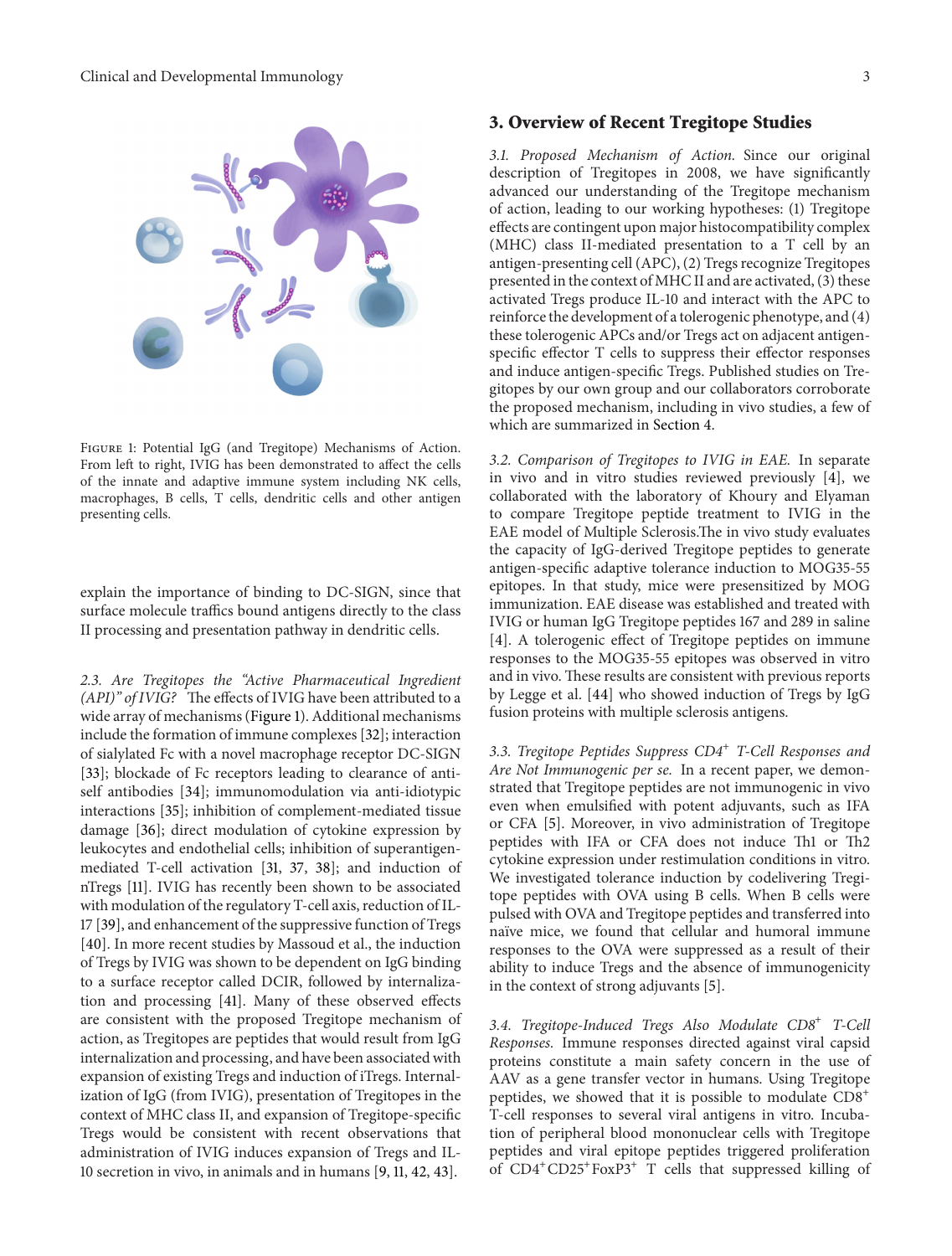target cells loaded with MHC class I antigens in an antigenspecific fashion, through a mechanism that required cell-tocell contact. Expression of a construct encoding for the AAV capsid structural protein fused to Tregitope peptides resulted in reduction of  $CD8<sup>+</sup>$  T-cell reactivity against the AAV capsid following immunization with a capsid-expressing adenoviral vector. This was accompanied by increased frequency of  $CD4^+CD25^+$ FoxP3<sup>+</sup> T cells in spleens and decreased inflammatory infiltrates in injected tissues.This study demonstrated the feasibility of modulating  $CDS<sup>+</sup>$  T-cell reactivity to an antigen using Tregitopes.

#### <span id="page-4-0"></span>**4. Conclusion**

*4.1. Can Tregitope Peptides Replace IVIG?* IVIG is a pooled blood product from 10,000 or more donors. Many adverse effects (AEs) associated with IVIG administration are mild and transient, including headache, flushing, malaise, fever, chills, fatigue, nausea, vomiting, diarrhea, blood pressure changes, tachycardia, and anaphylactic reactions. Rare but more severe AEs include acute renal failure, thromboembolic events, skin-related effects including toxic epidermal necrolysis, and aseptic meningitis [\[45](#page-6-18)]. Many of these effects have been attributed to the targeting function of individual antibodies in the polyclonal immunoglobulin mixture. In general, however, IVIG is considered relatively safe. Thus, the main incentives to seek alternatives are either economic (to reduce the cost to patients and insurers) or to preserve IVIG supply for patients with primary immunodeficiencies who require the functional antibody component of IVIG to protect against infections. Tregitopes may, in part, explain the mechanism by which IVIG exerts its tolerogenic effect. Where those effects are Treg-mediated, Tregitopes might serve as an alternative IVIG for autoimmune conditions that may be safer (due to the absence of the functioning antibody component) and more effective.

If the induction of Tregs by IVIG can be attributed to Tregitopes, then a number of autoimmune diseases for which IVIG therapy is currently used, on-label and off, may be appropriate targets for immunomodulatory formulations that only contain Tregitope peptides. Two examples of disease in which IVIG is the predominant immunotherapy include Chronic Inflammatory Demyelinating Polyneuropathy (CIDP) and Multifocal Motor Neuropathy (MMN). Introduction of Tregitope peptides as alternatives to IVIG would also have a dramatic impact on the demand for IVIG for immune modulation therapy [\[11,](#page-5-10) [43,](#page-6-16) [45\]](#page-6-18). IVIG also acts rapidly and effectively in Immune Thrombocytopenic Purpura (ITP), Kawasaki Syndrome (KS), polymyositis, dermatomyositis, neurological syndromes such as Guillain-Barré and CIDP, cases of severe steroid-dependent asthma, and many others [\[46](#page-6-19), [47\]](#page-6-20). Tregitope-peptide therapy may be an attractive alternative to the systemic immune suppression treatments that are sometimes used for these conditions.

*4.2. Additional Tregitope Applications.* Replacement of a pooled-donor, blood-derived product for which the mechanism of action is not certain with a therapeutic product for which the Active Pharmaceutical Ingredient (API) is



<span id="page-4-1"></span>Figure 2: The broader relevance of Tregitopes is shown from left to right (counter clockwise). Tregitopes may be incorporated into protein drugs and monoclonal antibodies, to suppress antitherapeutic protein immune responses. Removing Tregitopes from autologous antigens would improve the ability of protein engineers to develop effective antibodies for target (autologous) antigens, and engineering Tregitope-depleted antibodies may improve the delivery of vaccine antigens. As described in this paper, Tregitopes may represent a new therapeutic option for autoimmune disease. In addition, Tregitopes could be used to suppress autoimmune diseases in companion animals.

precisely defined would represent a major step forward for the field of autoimmune disease therapy. In addition, since Tregitopes appear to be able to induce antigen-specific tolerance (induced Tregs that are specific to coadministered proteins), the possibility of tailoring the Tregitope therapy to specific autoimmune diseases would represent an additional advantage for clinical applications [\(Figure 2\)](#page-4-1). One could imagine allergen-specific treatments using combinations of Tregitope peptides and allergen proteins or peptides, and treatment for autoimmune diseases such as diabetes, which would rely on coadministration of Tregitope peptides and diabetes antigens. The idea of specifically generating MOGreactive Tregs is also particularly attractive for the therapy of Multiple Sclerosis where, based on our data in the EAE mouse model, we believe that Tregitope peptides induce antigenspecific adaptive tolerance. Tregitopes may also have even broader applications in protein therapeutics, animal health, and blood factor or enzyme replacement therapy.

Treatment of many autoimmune diseases relies on immunosuppressive therapy rather than on treatments directed toward restoring a balance between effector and regulatory immune responses. Given that Tregitope peptides appear to induce adaptive tolerance in a mouse model, the next consideration is to evaluate the optimal formulation and determine the best time course of the tolerance induction, in addition to measuring the duration of response, the dose required, the safety and toxicity of the treatment (vis-à-vis other immune responses), and optimal formulation/route of administration. Our preliminary studies suggest that adaptive tolerance induction may be within reach, raising hopes that we are on the right path for the development of an effective immunotherapy-based approach to autoimmune disease.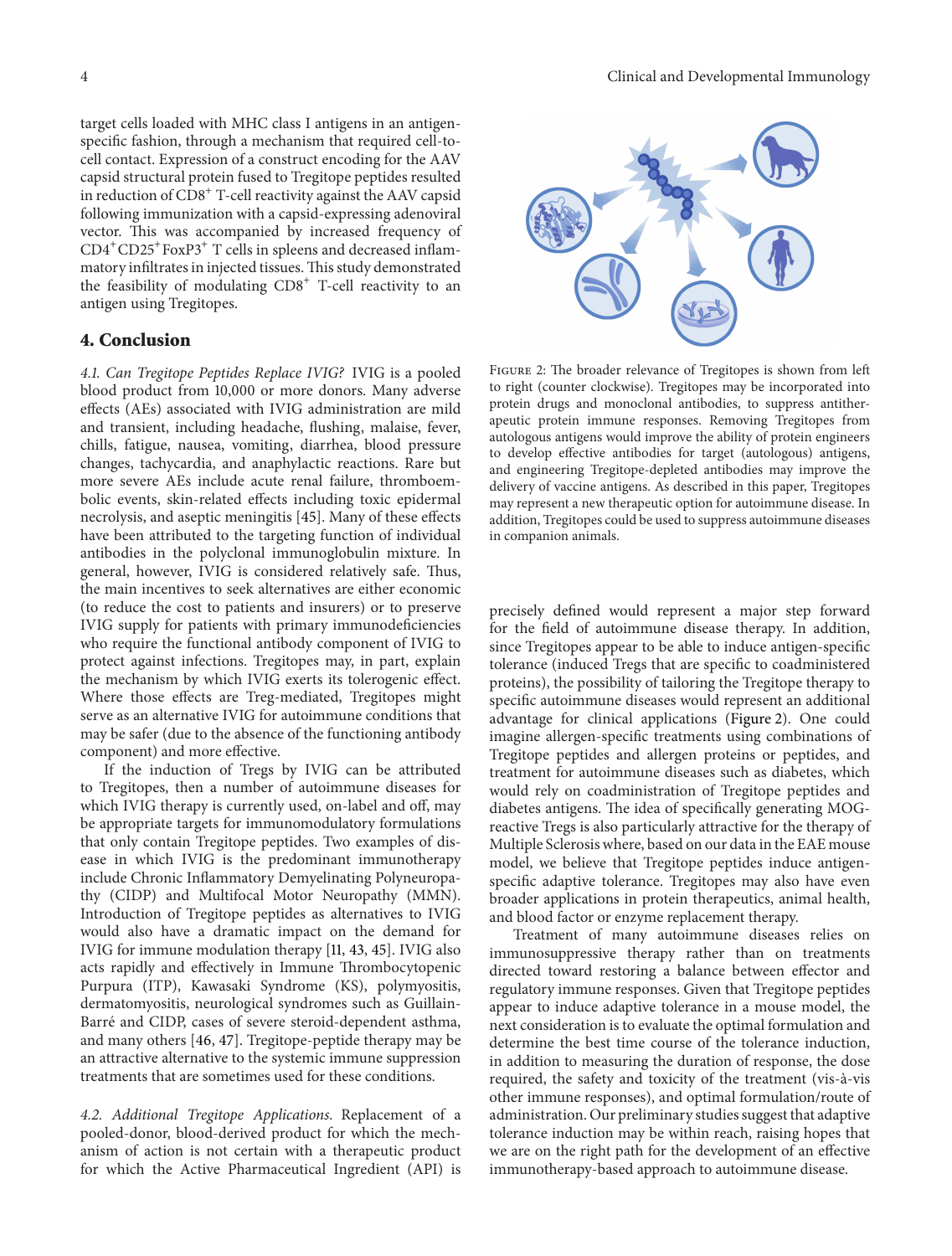#### **Glossary**

| Tregs:  | Regulatory T cells                                          |
|---------|-------------------------------------------------------------|
|         | Tregitopes: Treg epitopes (first described for IgG in 2008) |
| nTregs: | Natural T regulatory cells                                  |
| iTregs: | Inducible T regulatory cells.                               |

#### **Acknowledgments**

The authors gratefully acknowledge the thoughtful discussions and expert insights of Dr. David Scott (Department of Medicine, Uniformed Services University of Health Sciences) and Dr. Bruce Mazer (McGill University Health Center, Meakins Christie Laboratories), and the assistance of Kelsey Confreda (manuscript assistant) and Genevieve De Groot (illustrations).

#### <span id="page-5-0"></span>**References**

- <span id="page-5-1"></span>[1] A. S. De Groot, L. Moise, J. A. McMurry et al., "Activation of natural regulatory T cells by IgG Fc-derived peptide 'Tregitopes'," *Blood*, vol. 112, no. 8, pp. 3303–3311, 2008.
- <span id="page-5-2"></span>[2] L. P. Cousens, N. Najafian, F. Mingozzi et al., "In vitro and in vivo studies of IgG-derived Treg epitopes (Tregitopes): a promising new tool for tolerance induction and treatment of autoimmunity," *Journal of Clinical Immunology*, vol. 33, no. 1, pp. 43–49, 2013.
- [3] L. P. Cousens, R. Tassone, B. D. Mazer, V. Ramachandiran, D. W. Scott, and A. S. De Groot, "Tregitope update: mechanism of action parallels IVIg," *Autoimmunity Reviews*, vol. 12, no. 3, pp. 436–443, 2012.
- <span id="page-5-3"></span>[4] W. Elyaman, S. J. Khoury, D. W. Scott, and A. S. De Groot, "Potential application of Tregitopes as immuno-modulating agents in multiple sclerosis," *Neurology Research International*, vol. 2011, Article ID 256460, 6 pages, 2011.
- <span id="page-5-4"></span>[5] Y. Su, R. Rossi, A. S. De Groot, and D. W. Scott, "Regulatory T cell epitopes (Tregitopes) in IgG induce tolerance in vivo and lack immunogenicity per se," *Journal of Leukocyte Biology*, vol. 94, no. 2, pp. 377–383, 2013.
- <span id="page-5-5"></span>[6] L. P. Cousens, Y. Su, E. McClaine et al., "Application of IgGderived natural treg epitopes (IgG Tregitopes) to antigenspecific tolerance induction in a murine model of type 1 diabetes," *Journal of Diabetes Research*, vol. 2013, Article ID 621693, 17 pages, 2013.
- <span id="page-5-6"></span>[7] C. W. Grant, C. M. Moran-Paul, S. K. Duclos, D. L. Guberski, G. Arreaza-Rubín et al., "Testing agents for prevention or reversal of type 1 diabetes in rodents," *PLoS ONE*, vol. 8, no. 8, Article ID e72989, 2013.
- <span id="page-5-7"></span>[8] S. van der Marel, A. Majowicz, K. Kwikkers et al., "Adenoassociated virus mediated delivery of Tregitope 167 ameliorates experimental colitis," *World Journal of Gastroenterology*, vol. 18, no. 32, pp. 4288–4299, 2012.
- <span id="page-5-8"></span>[9] A. Ephrem, S. Chamat, C. Miquel et al., "Expansion of CD4<sup>+</sup>CD25<sup>+</sup> regulatory T cells by intravenous immunoglobulin: a critical factor in controlling experimental autoimmune encephalomyelitis," *Blood*, vol. 111, no. 2, pp. 715–722, 2008.
- <span id="page-5-9"></span>[10] J. A. Bluestone and A. K. Abbas, "Natural versus adaptive regulatory T cells," *Nature Reviews Immunology*, vol. 3, no. 3, pp. 253–257, 2003.
- <span id="page-5-10"></span>[11] M. S. Maddur, S. Othy, P. Hegde et al., "Immunomodulation by intravenous immunoglobulin: role of regulatory T cells," *Journal of Clinical Immunology*, vol. 30, no. 1, pp. S4–S8, 2010.
- <span id="page-5-11"></span>[12] M. Miyara and S. Sakaguchi, "Human FoxP3<sup>+</sup> CD4<sup>+</sup> regulatory T cells: their knowns and unknowns," *Immunology and Cell Biology*, vol. 89, no. 3, pp. 346–351, 2011.
- <span id="page-5-12"></span>[13] H. Jonuleit, E. Schmitt, H. Kakirman, M. Stassen, J. Knop, and A. H. Enk, "Infectious tolerance: human CD25<sup>+</sup> regulatory T cells convey suppressor activity to conventional CD4<sup>+</sup> T helper cells," *Journal of Experimental Medicine*, vol. 196, no. 2, pp. 255– 260, 2002.
- <span id="page-5-13"></span>[14] D. M. Gravano and D. A. A. Vignali, "The battle against immunopathology: infectious tolerance mediated by regulatory T cells," *Cellular and Molecular Life Sciences*, vol. 69, no. 12, pp. 1997–2008, 2012.
- <span id="page-5-14"></span>[15] C. N. Baxevanis, C.-D. G. Ioannides, G. J. Reclos, and M. Papamichail, "Evidence for distinct epitopes on human IgG with T cell proliferative and suppressor function," *European Journal of Immunology*, vol. 16, no. 8, pp. 1013–1016, 1986.
- <span id="page-5-15"></span>[16] Z. M. Sthoeger, A. Sharabi, Y. Molad et al., "Treatment of lupus patients with a tolerogenic peptide, hCDR1 (Edratide): immunomodulation of gene expression," *Journal of Autoimmunity*, vol. 33, no. 1, pp. 77–82, 2009.
- <span id="page-5-16"></span>[17] Z. Sthoeger, H. Zinger, A. Sharabi, I. Asher, and E. Mozes, "The tolerogenic peptide, hCDR1, down-regulates the expression of interferon- $\alpha$  in murine and human systemic lupus erythematosus," *PLoS ONE*, vol. 8, no. 3, Article ID e60394, 2013.
- <span id="page-5-17"></span>[18] M. Warncke, M. Buchner, G. Thaller et al., "Control of the specificity of T cell-mediated anti-idiotype immunity by natural regulatory T cells," *Cancer Immunology, Immunotherapy*, vol. 60, no. 1, pp. 49–60, 2011.
- <span id="page-5-18"></span>[19] V. Jawa, L. P. Cousens, M. Awwad, E. Wakshull, H. Kropshofer, and A. S. De Groot, "T-cell dependent immunogenicity of protein therapeutics: preclinical assessment and mitigation," *Clinical Immunology*, vol. 149, no. 3, pp. 534–555, 2013.
- <span id="page-5-19"></span>[20] A. S. De Groot and W. Martin, "Reducing risk, improving outcomes: bioengineering less immunogenic protein therapeutics," *Clinical Immunology*, vol. 131, no. 2, pp. 189–201, 2009.
- <span id="page-5-20"></span>[21] J. R. A. Schafer, B. M. Jesdale, J. A. George, N. M. Kouttab, and A. S. De Groot, "Prediction of well-conserved HIV-1 ligands using a matrix-based algorithm, EpiMatrix," *Vaccine*, vol. 16, no. 19, pp. 1880–1884, 1998.
- <span id="page-5-21"></span>[22] C. A. Weber, P. J. Mehta, M. Ardito, L. Moise, B. Martin, and A. S. De Groot, "T cell epitope: friend or foe? Immunogenicity of biologics in context," *Advanced Drug Delivery Reviews*, vol. 61, no. 11, pp. 965–976, 2009.
- <span id="page-5-22"></span>[23] D. T. Golan and Y. Borel, "Nonantigenicity and immunologic tolerance: the role of the carrier in the induction of tolerance to the hapten," *Journal of Experimental Medicine*, vol. 134, no. 4, pp. 1046–1061, 1971.
- <span id="page-5-23"></span>[24] E. T. Zambidis and D. W. Scott, "Epitope-specific tolerance induction with an engineered immunoglobulin," *Proceedings of the National Academy of Sciences of the United States of America*, vol. 93, no. 10, pp. 5019–5024, 1996.
- [25] N. Soukhareva, Y. Jiang, and D. W. Scott, "Treatment of diabetes in NOD mice by gene transfer of Ig-fusion proteins into B cells: role of T regulatory cells," *Cellular Immunology*, vol. 240, no. 1, pp. 41–46, 2006.
- <span id="page-5-24"></span>[26] L. Song, J. Wang, R. Wang et al., "Retroviral delivery of GAD-IgG fusion construct induces tolerance and modulates diabetes: a role for  $CD4^+$  regulatory T cells and TGF- $\beta$ ?" *Gene Therapy*, vol. 11, no. 20, pp. 1487–1496, 2004.